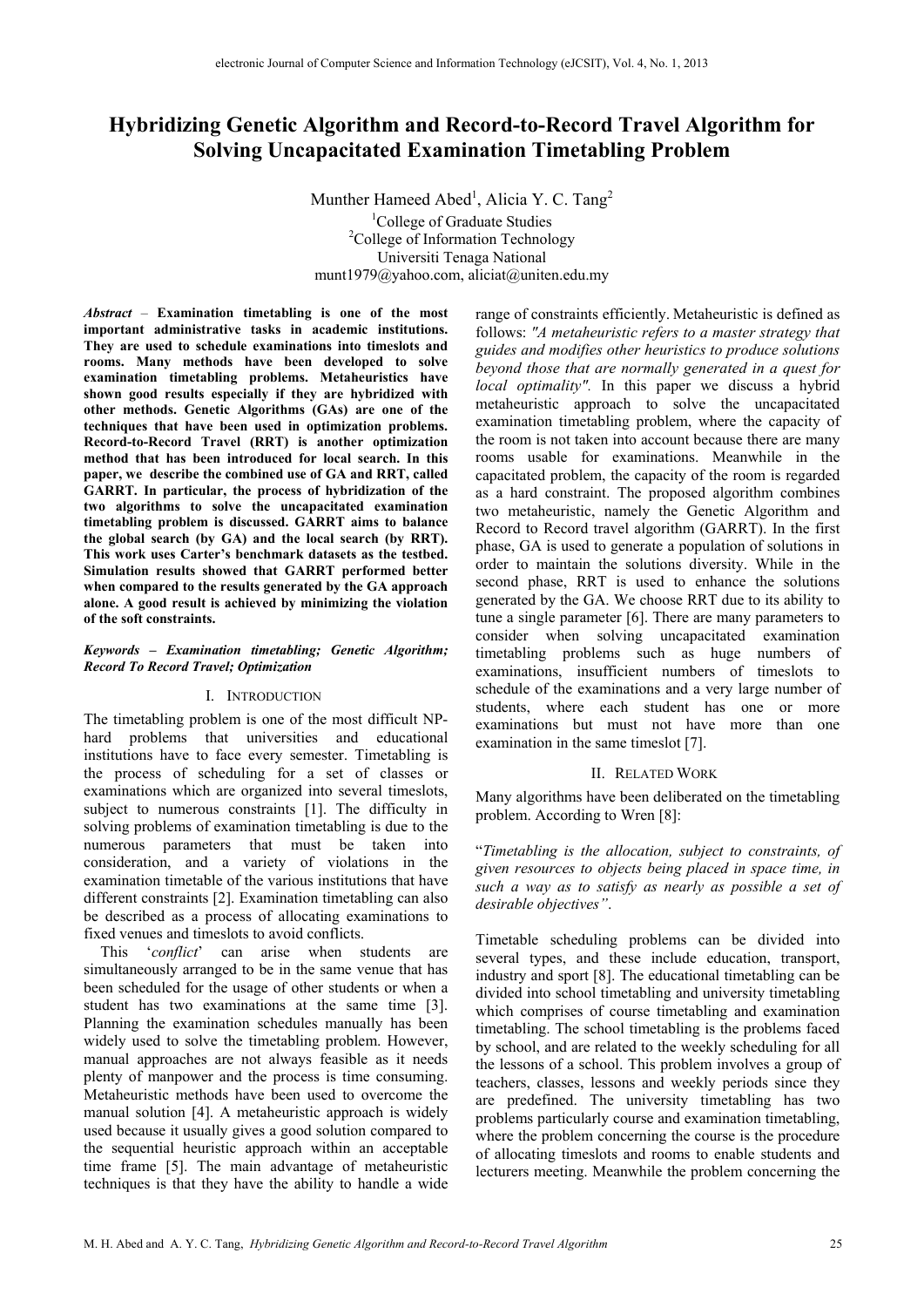examination timetabling is the venue and timeslots allocations for the student examinations. The examination timetabling is one of the most substantial administrative tasks in universities. This task requires every examination to be allocated to a set of timeslots under certain constraints. The examination timetabling problem can be described as [9]: *"The assigning of examinations to a limited number of available time periods in such a way that there are no conflicts or clashes".*

During the last decade, there have been several algorithms to solve examination timetabling problems. In 1975, an initial survey proposed by Miles [10] identified a beneficial bibliography of computer aided timetabling early development. In 1979, Schmidt and Strohlein proposed another survey comprising more than 200 references of timetabling works before that particular year [11]. Numerous mathematical models have been developed to tackle course timetabling and examination timetabling using graph coloring based method [12].

The survey mentioned above was updated to concise algorithmic methods from 1986 to 1996. Those methods can be classified into four categories: sequential methods, metaheuristics methods, constraint-based methods, and cluster methods [9]. The recent research was outlined on examination timetabling and course timetabling that had been carried out consisting of hybrid evolutionary algorithms, metaheuristics, multi-criteria techniques, casebased reasoning methods and adaptive techniques [13]. Most of the approaches have been tested on the 13 instances that were introduced by Carter [9] in 1996. Table 1 shows the 13 datasets.

Table 1. Carter benchmark examination timetabling dataset

| Data       | No. of<br><b>Timeslots</b> | No. of<br><b>Exams</b> | No. of<br><b>Students</b> |
|------------|----------------------------|------------------------|---------------------------|
| $car-f-92$ | 32                         | 543                    | 18419                     |
| $car-s-91$ | 35                         | 682                    | 16925                     |
| $ear-f-83$ | 24                         | 190                    | 1125                      |
| $hec-s-92$ | 18                         | 81                     | 2823                      |
| $kfu-s-93$ | 20                         | 461                    | 5349                      |
| $Ise-f-91$ | 18                         | 381                    | 2726                      |
| $pur-s-93$ | 42                         | 2419                   | 30032                     |
| $rve-s-93$ | 23                         | 486                    | 11483                     |
| $sta-f-83$ | 13                         | 139                    | 611                       |
| $tre-s-92$ | 23                         | 261                    | 4360                      |
| $uta-s-92$ | 35                         | 622                    | 21266                     |
| $ute-s-92$ | 10                         | 184                    | 2750                      |
| $vor-f-83$ | 21                         | 181                    | 941                       |

## III. PROBLEM DEFINITION AND FORMULATION

A set of examinations =  $(e_1 \dots e_E)$  are required to be scheduled within a certain number of timeslots =  $(t_1 ... t_T)$ , which may or may not be fixed beforehand subject to a variety of hard and soft constraints. Hard constraints must be satisfied in order to produce a feasible timetable, whilst violation of soft constraints should be minimized and provides a measure of how good the solution is via the objective function. The uncapacitated examination timetabling problem of Carter benchmark datasets are

used which contain 13 real world examinations timetabling problems from various instances, where room capacity requirement is unnecessary because it has a large number of rooms usable for examinations. To calculate the objective function for each instance, we use the following inputs [4]:

- E: Number of examinations
- T: Number of timeslots
- S: Number of students
- C: Conflict matrix, each element in conflict matrix are representative by Cij, and  $i, j \in \{1, \ldots\}$ E}. A group of students takes the examinations i and j.

The hard constraint in uncapacitated examination timetabling is usually represented by the following:

"*A student must not have two or more examinations scheduled in same timeslot*".

A clash-free requirement is illustrated in (1), in which the students will not be asked to take two examinations at the same time.

$$
Clash - free = \sum_{i=1}^{E-1} \sum_{j=i+1}^{E} c_{ij} \times x(t_i, t_j) = 0 \qquad (1)
$$

$$
x(t_i, t_j) = \begin{cases} 1 & if t_i == t_j \\ 0 & otherwise \end{cases}
$$
 (2)

Soft constraints refer to those that are desirable to be fulfilled but cannot be entirely fulfilled in general. Soft constraint are diversified and dependent on the particularities of each university since it will assess the most desirable and feasible timetable. Soft constraints generally deal with the *Objective* function that measures a given feasible solution, in addition to the different solutions which can be compared and improved. The main soft constraint in uncapacitated examination timetabling is as follows:

"*Spreading examinations over timeslots which attempts to give students enough time for revision."*

The *Objective* function was used to calculate the cost of the resulting timetables, and to minimize the average cost per student. The cost was assigned by using proximity values between two examinations [14]. To find the cost for an examination i, (3) is applied:

**CostFunction(i)** = 
$$
\sum_{j=i}^{E} c_{ij} \times proximity(t_i, t_j)
$$
 (3)

Where the  $(c_{ii})$  is the number of students in conflict that equal to 0 when  $i = j$ , and the proximity value is as shown in (4).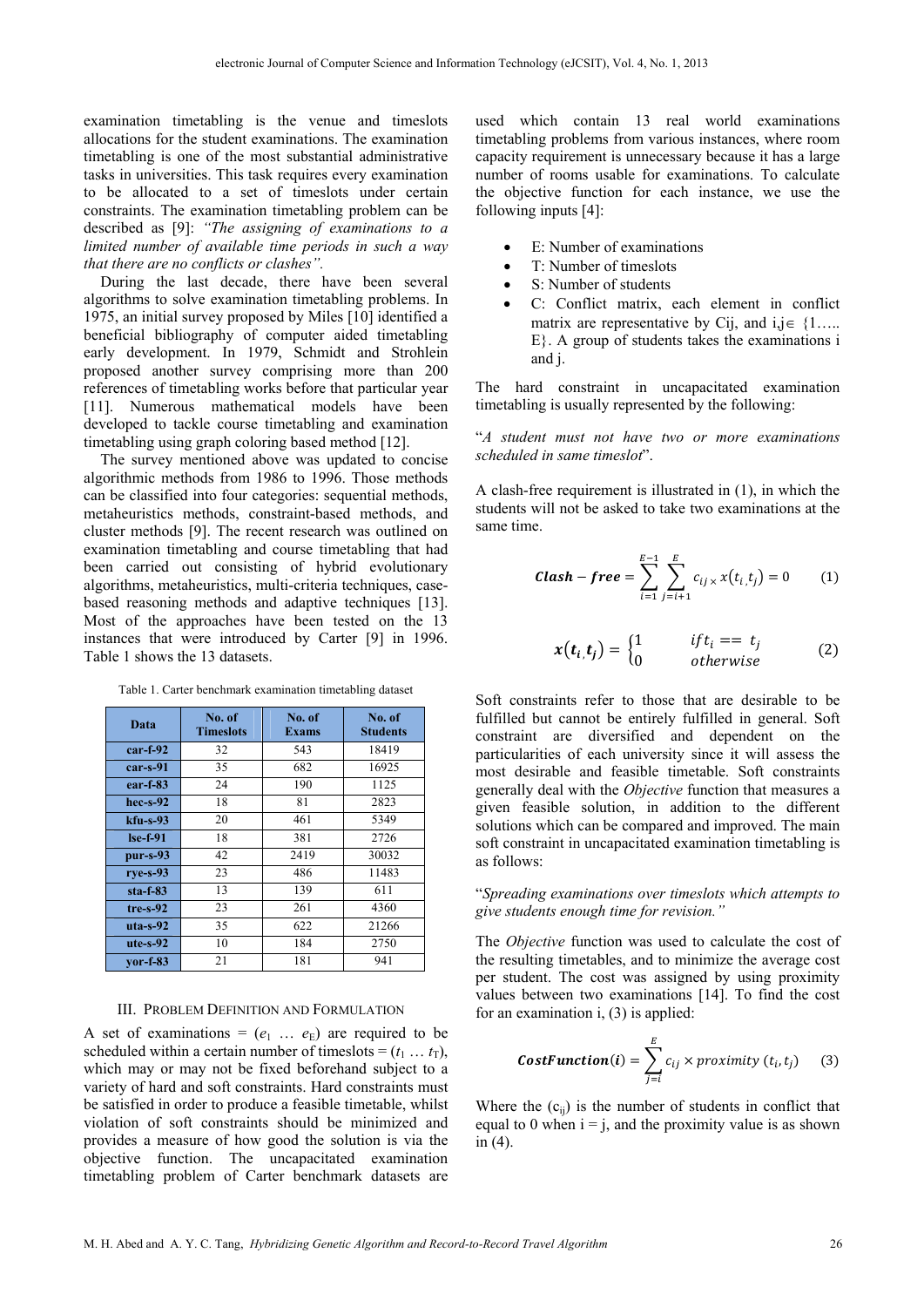$$
proximity(t_i, t_j) = \begin{cases} \frac{2^5}{2^{|t_i - t_j|}} & \text{if } 1 \le |t_i - t_j| \le 5\\ 0 & \text{otherwise} \end{cases} \tag{4}
$$

The *Objective* function is also used to spread the examinations for students as much as possible within a limited number of timeslots. It is used by Carter to measure the quality of a solution depending on the sum of proximity costs. For example, for a proximity value of 16, a student has two successive examinations, and to realize a proximity value of 8, a student will have free timeslot between each two examinations. Two timeslots give the proximity value of 4, three timeslots give proximity value of 2 and four timeslots give proximity value of 1. The results calculated by (3) are obtained by taking the summation of the values divided by the number of the students  $(S)$ , to give an average penalty per student  $[15]$ , where the penalty cost can be formulated as shown in equation (5).

$$
Penaltycost = \frac{\sum_{i=1}^{E} CostFunction(i)}{S}
$$
 (5)

Figure 1 shows the pseudocode for the constructing the proximity coefficient matrix and calculating the penalty cost for each solution in uncapacitated examination timetabling problems. This pseudocode is designed based on equations  $(3) - (5)$ .



Figure 1. Pseudo code of calculate Penalty cost

Conflict density is used to determine the degree of complexity of each dataset as shown in (6). Table 2 illustrates the conflict density for Carter datasets.

$$
Conflict Density = \frac{number\ of\ conflicts}{(number\ of\ exams)^2} \quad (6)
$$

| <b>Dataset</b> | No. of<br><b>Examination</b> | <b>Conflict</b><br>Density |
|----------------|------------------------------|----------------------------|
| $car-f-92$     | 543                          | 0.14                       |
| $car-s-91$     | 682                          | 0.13                       |
| $ear-f-83$     | 190                          | 0.27                       |
| $hec-s-92$     | 81                           | 0.42                       |
| $kfu-s-93$     | 461                          | 0.06                       |
| $Ise-f-91$     | 381                          | 0.06                       |
| $pur - s - 93$ | 2419                         | 0.03                       |
| $rye-s-93$     | 486                          | 0.07                       |
| $sta-f-83$     | 139                          | 0.14                       |
| $tre-s-92$     | 261                          | 0.18                       |
| $uta-s-92$     | 622                          | 0.13                       |
| $ute-s-92$     | 184                          | 0.08                       |
| $vor-f-83$     | 181                          | 0.29                       |

T Table 2. Conflict m matrix density

IV. THE PROPOSED HYBRID ALGORITHM (GARRT)

The successes of GA in solving a number of optimization problems are the main goal for hybridizing it with RRT local search algorithm to obtain the optimal solution First, GA is used to solve the uncapacitated examination First, GA is used to solve the uncapacitated examination timetabling problem of Carter benchmark dataset. Subsequently, RRT is used to improve the solutions obtained by GA. The RRT is used after the mutation process is applied, as shown in the dotted line box in Figure 2. ən<br>:T<br>ո.



Figure 2. Flow chart of GA and RRT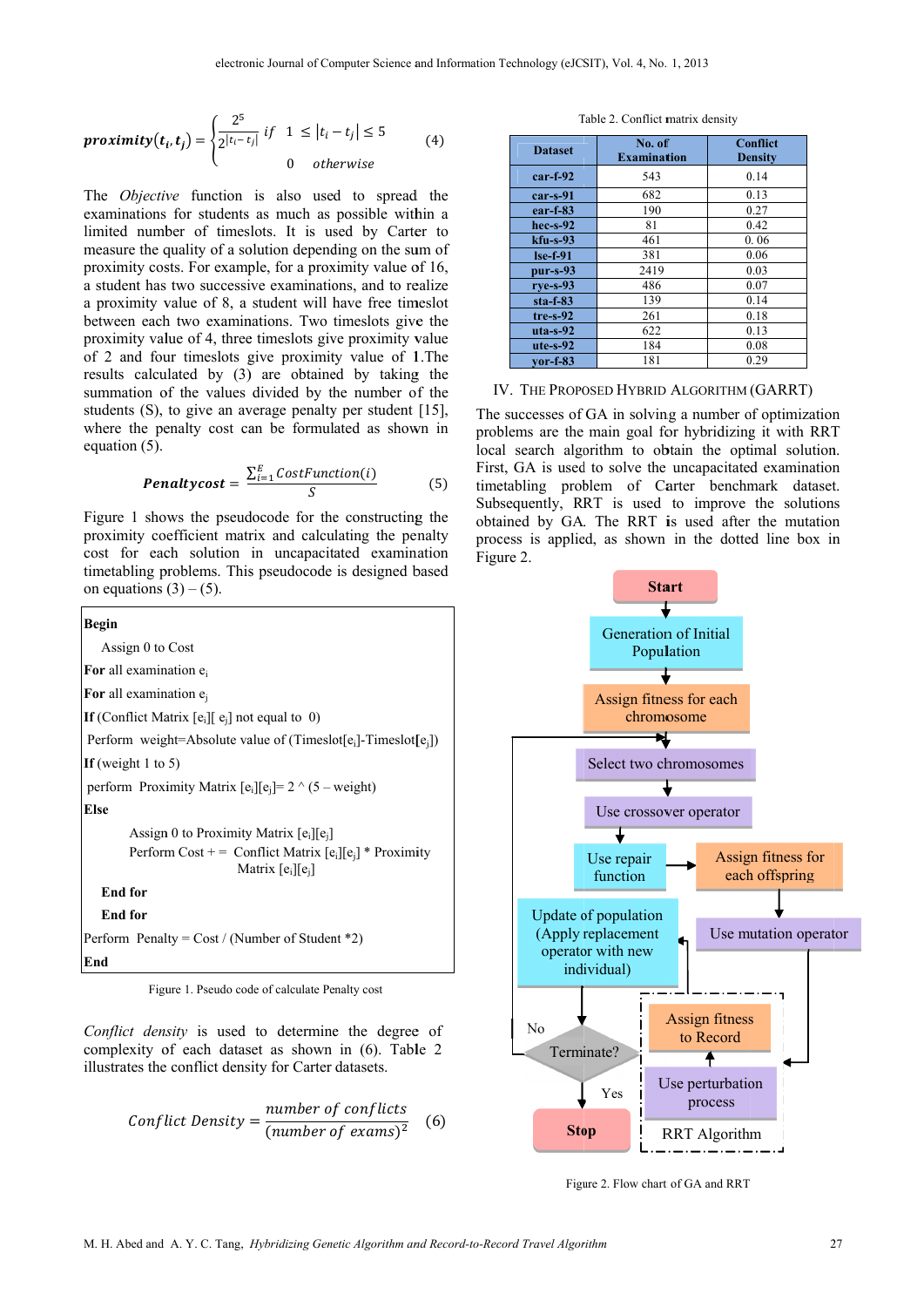## *A. Genetic Algorithm (GA)*

GA is one of the best optimization algorithms. It is a general algorithm that works well in any search space and is able to produce a high quality solution [16]. GA employs the principles of selection and evolution to create several solutions to a particular problem.

### *a) Chromosome Encoding*

Chromosome encoding is a method that is required to encode the possible solutions to any problem in a form so that a computer can process it. A chromosome consists of a set of genes that contain information about the problem needed to be solved. Each gene is a variable in the search space to this problem. Chromosome encoding is the first process in implementing genetic algorithms. In this paper the chromosome representation depend on the number of examinations for each dataset. Each gene contains information on what examinations are scheduled for a certain timeslot, where every gene is represented by the two variables (i.e. the number of examination and timeslot). The permutation encoding is used since it deals with only numbers. Figure 3 shows the chromosome encoding used in this research, where a vertical line "**│**"represents the chosen crossover point.



Figure 3. Chromosome encoding

#### *b) Initial Population*

The initial population is known as accepted solutions that started the GA. Each solution is denoted by a chromosome. Generally, this initial population is produced randomly to generate all possible solutions. Initial population has a large number of potential solutions. Optimal solutions may already exist within those potential solutions.

## *c) Fitness Function*

The fitness function is one of the most important parts in GA implementation. Fitness function allows the algorithm to characterize the fittest chromosome among others and leads the GA into a better solution [17]. Every chromosome needs to be evaluated according to the assumed constraints in order to identify the fittest chromosome among others. The fitness function can be used by GA to select the chromosome for crossover and mutation processes. In this work, the fitness function is used to calculate the cost of the resulting timetables, and to minimize the average cost per student as shown in (3).

## *d) Roulette Wheel Selection Operator*

Roulette wheel selection is considered the most popular type of selection (Figure 4). It is used for selecting possibly useful solutions for crossover and it is also the best standard approach for parent selection [18]. The

purpose of a selection is to provide parents (individuals) for crossover and mutation operations to build a new population. The individuals that have high fitness may be chosen many times. The probability for each individual is calculated based on (7).

$$
\boldsymbol{p}_i = \frac{f_i}{\sum_{i=1}^n f_i} \tag{7}
$$

In the equation,  $f_i$  is the value of fitness for each individual, *n* is the number of individuals in population also called population size and  $\sum_{i=1}^{n} f_i$  is the total of fitness to individuals.



Figure 4. Roulette wheel selection example

#### *e) Uniform Crossover Operator*

Crossover is a major operator in the genetic algorithm that combines two individuals (parents) to create a new individual (offspring) [19], where genes are selected from both parents to produce a new offspring. The main purpose of crossover is to produce a new individual which is possible to be superior to their parents if it takes the good characteristics of each parent. Uniform crossover determines what are the values given to gene in the offspring individuals with some probability- known as the crossover rate. It also permits the parent individuals to be combined at the gene level unlike some crossover types which is combined at the segment level (Figure 5). An examination is chosen from one of the chromosomes (parent) and set in the one of the chromosomes (offspring). Another examination of the other chromosome (parent) is to be set to the other chromosome (offspring). The choice of the examination is random depending on the crossover rate.

|   | Figure 5. Uniform crossover |  |  |  |                                       |  |  |  |  |  |  |  |                                                       |           |
|---|-----------------------------|--|--|--|---------------------------------------|--|--|--|--|--|--|--|-------------------------------------------------------|-----------|
| Ė |                             |  |  |  |                                       |  |  |  |  |  |  |  | 8   12   6   0   2   4   9   3   7   1   14   11   13 |           |
|   |                             |  |  |  | 3   1   2   4   1   3   2   6   1   6 |  |  |  |  |  |  |  |                                                       | $\vert$ 5 |

|                         | E | 5              | 8         | <b>12</b>      | 6              | 10             | 2              | 4                       | 9                   | 3                       | 7                   | 1         | 141 | 11        | <u>  13</u>    |
|-------------------------|---|----------------|-----------|----------------|----------------|----------------|----------------|-------------------------|---------------------|-------------------------|---------------------|-----------|-----|-----------|----------------|
| Parent 1                |   | 5              | 3         | 4              | 3              | 1              | $\overline{2}$ | $\overline{\mathbf{4}}$ | 1                   | 3                       | $\overline{2}$      | 6         | 1   | 6         | 5              |
|                         | E | 7              | <b>11</b> | 3              | 6              | 14             | 9              | $\overline{2}$          | 4                   | 1                       | 12                  | <b>13</b> | 10  | 5         | $\vert 8$      |
| Parent 2                |   | 1              | 1         | $\mathbf{1}$   | $\overline{2}$ | $\overline{2}$ | 3              | 3                       | 3                   | $\overline{\bf{4}}$     | $\overline{\bf{4}}$ | 5         | 5   | 6         | 6              |
|                         | E | $\overline{2}$ | 7         | 4              | <b>10</b>      | 1              | 3              | <b>11</b>               | 6                   | 14                      | 9                   | 13        | 5   | 8         | <b>12</b>      |
| <b>Offspring</b>        |   | 1              | 1         | $\overline{2}$ | $\overline{2}$ | 3              | 3              | 3                       | $\overline{\bf{4}}$ | $\overline{\bf{4}}$     | 5                   | 5         | 6   | 6         | 6              |
| <b>Offspring</b>        | E | 1              | 11        | <b>13</b>      | 5              | 8              | 3              | 7                       | $\overline{\bf{4}}$ | 10                      | $\overline{2}$      | 9         | 6   | <b>12</b> | $\blacksquare$ |
| $\overline{\mathbf{N}}$ | T | 1              | 1         | $\mathbf{1}$   | $\overline{2}$ | $\overline{2}$ | 3              | 3                       | $\overline{\bf{4}}$ | $\overline{\mathbf{4}}$ | 5                   | 5         | 6   | 6         | 6              |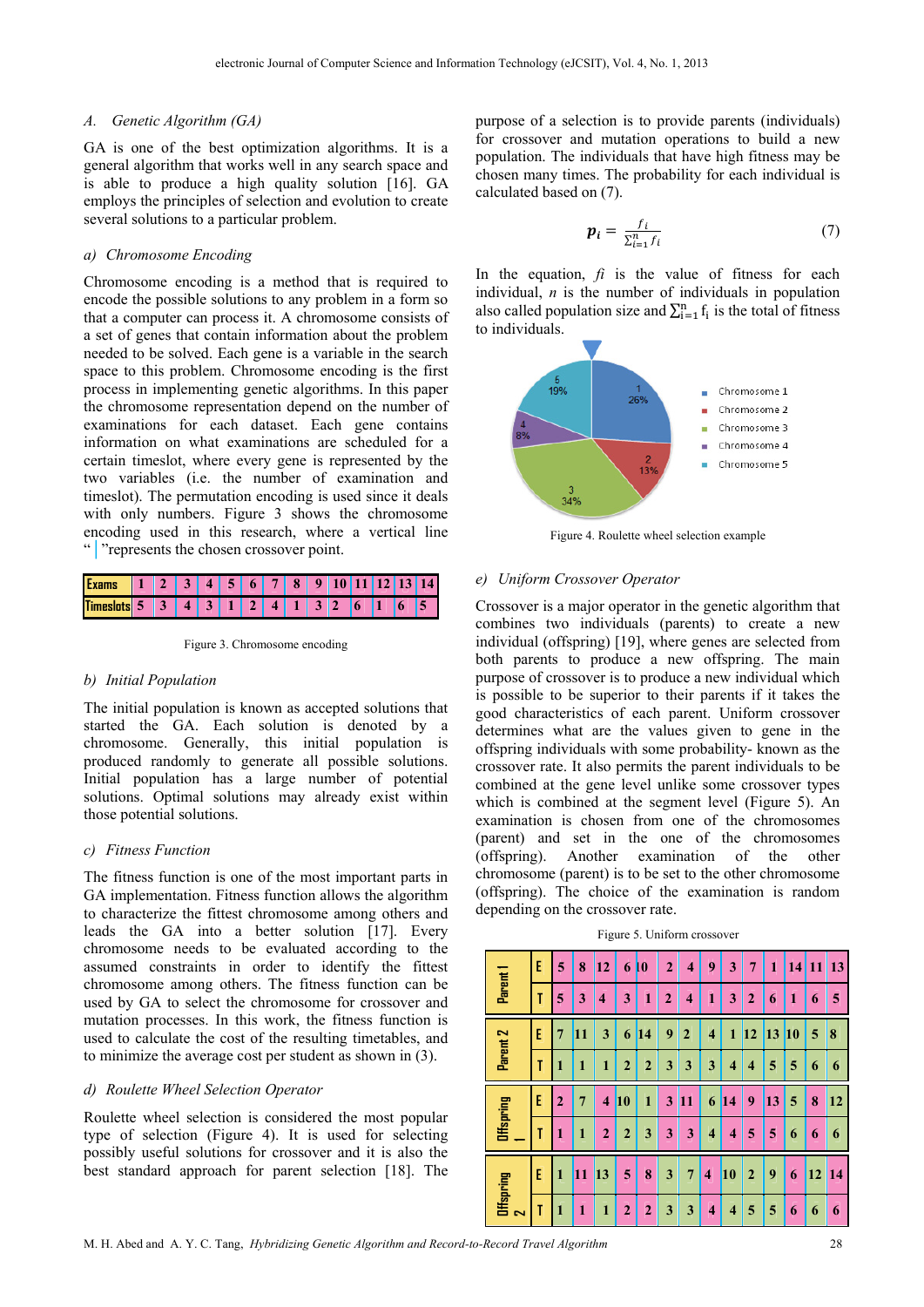# *f) Mutation Operator*

Mutation is employed to keep genetic diversity from one population of chromosomes generation to the other. Mutation changes one or more chromosome gene values from its initial state (Figure 6). The new gene values may enable genetic algorithm to reach a solution better than the previous solution. In general the mutation avoids genetic algorithm from falling in local optima. This type of mutation is called insertion mutation where the examination is randomly selected from one of timeslot and its insertion in another timeslot, which does not cause a conflict. Mutation process is very important to give the individual good fitness which may be better than the previous individual.

|                               | E | $\overline{2}$ | 7  | 4              | 10             | 1              | 3 | 11 | 6                       | 14 | 9                       | 13 | 5  | 8                   | 12 |
|-------------------------------|---|----------------|----|----------------|----------------|----------------|---|----|-------------------------|----|-------------------------|----|----|---------------------|----|
| Offspringl<br>Original        | T | 1              | 1  | $\overline{2}$ | $\overline{2}$ | 3              | 3 | 3  | 4                       | 4  | 5                       | 5  | 6  | 6                   | 6  |
|                               | E | 1              | 11 | 13             | 5              | 8              | 3 | 7  | 4                       | 10 | $\overline{\mathbf{2}}$ | 9  | 6  | 1<br>$\overline{2}$ | 14 |
| Offspring2<br><b>Original</b> | T | 1              | 1  | 1              | $\mathbf{c}$   | $\overline{2}$ | 3 | 3  | $\overline{\mathbf{4}}$ | 4  | 5                       | 5  | 6  | 6                   | 6  |
|                               | E | $\overline{2}$ | 7  | 4              | 10             | $\mathbf{1}$   | 3 | 11 | 6                       | 8  | 14 <sup>l</sup>         | 9  | 13 | 5                   | 12 |
| Offspring 1                   | T | 1              | 1  | $\overline{2}$ | $\mathbf 2$    | 3              | 3 | 3  | 4                       | 4  | 5                       | 5  | 6  | 6                   | 6  |
| Offspring2                    | E | 1              | 11 | 13             | 5              | 8              | 3 | 7  | $\overline{\mathbf{4}}$ | 10 | $\overline{\mathbf{2}}$ | 9  | 14 | 6                   | 12 |
|                               | T | $\mathbf{1}$   | 1  | 1              | $\overline{2}$ | $\overline{2}$ | 3 | 3  | $\overline{\mathbf{4}}$ | 4  | 5                       | 5  | 6  | 6                   | 6  |

Figure 6. Mutation operator

# *g) Repair Function*

After the end of crossover operation, is the possible appearance of the errors in the timetable. Some of the errors are the repetition or loss of one examination, and some students have two or more examinations at the same time. Therefore, the repair function is used to prevent infeasible timetables to survive in subsequent generations. The function guarantees that all the constraints that need to be satisfied will be fulfilled.

# *h) Genetic Algorithm Parameters*

Crossover rate, mutation rate and population size are among the many parameters of GA. The crossover rate aims to determine amount chromosomes, which will remain for the next generation. The offspring can be a replica of their parents if there is no crossover. If the crossover exist, the offspring can be considered as made of both parent's chromosome. The rate of crossover occurring is usually 60% to 70% [20]. The mutation rate is used to determine the frequency of the mutated chromosome part. If the mutation does not exist, the offspring are created directly after crossover without any alteration (replica). If the rate of the mutation is 100%, then the entire chromosome will be altered. The rate of mutation occurring is usually 0.1% to 1% [20]. The population size is considered one of the important

parameters in genetic algorithm that is used to determine the number of chromosomes in the population (in one generation). The population size relies on the nature and the form of the problem. If population size is small, the search process in the genetic algorithm is fast because a small part of search space is explored. Conversely, the search process slows down if the population size is big because the number of exploration is large.

## *B. Record to Record Travel (RRT) Algorithm*

RRT algorithm is a local search method. It is a deterministic optimization algorithm which is inspired from simulated annealing. The algorithm depends on the cost function which is gradually improved by exploring the neighborhoods. Initial solutions of the algorithm are usually randomly selected, and then apply a perturbation mechanism to obtain a better solution compared to the current best solution found so far (called a "record"). This process is done by searching for the neighborhood of the current best solution. If the new solution is better than the current solution, then the new solution will be marked as a "record", otherwise the current solution will remain (without being replaced).

If the new solution is not much worse than the current solution, it will be accepted as a neighborhood[21]. RRT has only one parameter (i.e., deviation value). In this case, if the deviation value is small it will generate poor results within a reduced search time, while if the value is high it will generate good results after an important computational time. The deviation value used in this work is  $d = 0.01 \times$  Record, and d represents the maximum allowed deviation that determines the amount of worse value which is acceptable as compared to the current record [20].

# V. EXPERIMENTAL RESULTS

The GARRT approach was experimented for 13 Carter benchmark datasets. Table 3 illustrates the parameters used in our approach.

| <b>No. of iteration</b> | 10000                   |
|-------------------------|-------------------------|
| <b>Crossover rate</b>   | 0.7                     |
| <b>Mutation rate</b>    | 0.01                    |
| <b>Population size</b>  | 20                      |
| <b>Deviation value</b>  | 0.01<br>$\times$ record |

Table 3. Parameters setting for GARRT

In the approach, the current solutions in the population are used to produce new solutions. The best solution is then determined, and the other solutions are ignored based on the minimization criteria. Table 4 shows the results for each of the best penalty, average penalty and standard deviation for GARRT that are applied to the 13 benchmark dataset. The GARRT algorithm was run 5 times for each dataset.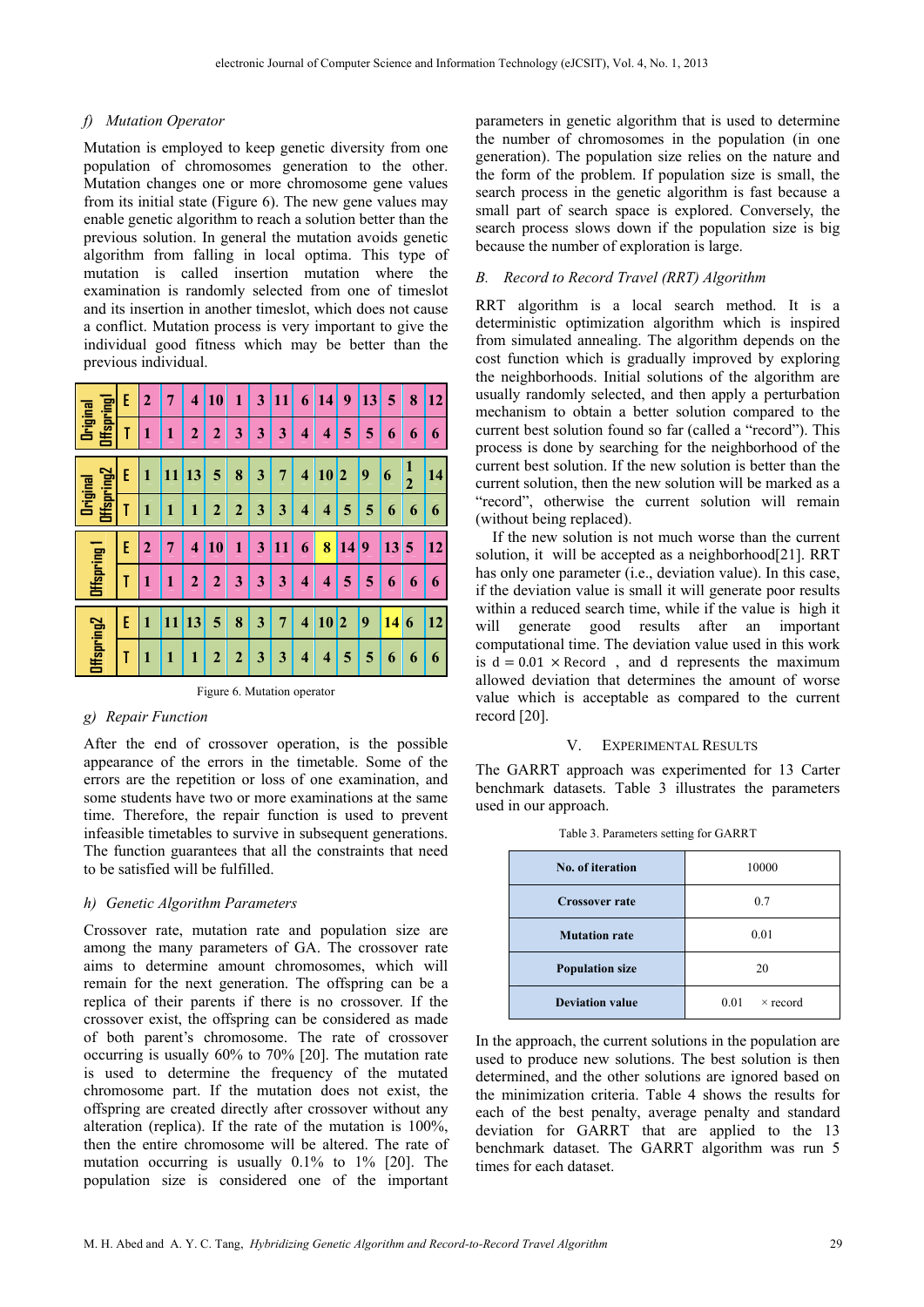|  | Table 4. The results obtained by GARRT |  |  |
|--|----------------------------------------|--|--|
|--|----------------------------------------|--|--|

| <b>Datasets</b> | <b>Best Penalty</b> | Average<br><b>Penalty</b> | <b>Standard</b><br>deviation |
|-----------------|---------------------|---------------------------|------------------------------|
| $car-f-92$      | 4.54                | 4.88                      | 0.20                         |
| $car-s-91$      | 5.38                | 5.67                      | 0.21                         |
| $ear-f-83$      | 36.27               | 39.09                     | 1.41                         |
| $hec-s-92$      | 10.73               | 11.42                     | 0.44                         |
| $kfu-s-93$      | 15.17               | 15.76                     | 0.36                         |
| $Ise-f-91$      | 11.87               | 12.81                     | 0.47                         |
| $pur-s-93$      | 6.87                | 7.08                      | 0.21                         |
| $rye-s-93$      | 8.6                 | 9.08                      | 0.27                         |
| $sta-f-83$      | 158.16              | 158.85                    | 0.39                         |
| $tre-s-92$      | 8.86                | 9.13                      | 0.18                         |
| $uta - s - 92$  | 3.59                | 3.95                      | 0.19                         |
| $ute-s-92$      | 25.34               | 26.48                     | 0.62                         |
| $vor-f-83$      | 40.26               | 40.70                     | 0.34                         |

The best results were obtained by running the GARRT algorithm for each of the 13 Carter's datasets, as

presented in Table 5. The approaches selected for comparison with GARRT algorithm are: Carter's sequencing heuristics with backtracking [15]; Tabu search by Di Gaspero and Schearf [22]; Local search-based method which includes an optimization step after allocating each examination by Caramia et al. [23]; Hybrid constraint programming, simulated annealing and hill climbing by Merlot et al. [24]; GRASP [25]; Asmuni's fuzzy multiple ordering criteria [26]; Ahuja– Orlin's large neighbourhood search approach [3]; A new neural network based construction heuristic by Corr et al. [27], and a graph-based hyper heuristic by Burke et al. [28].

The last row in the Table 5 shows the results of the approach used in this research. As shown in Table 2, GARRT outperformed some of the results generated by other approaches in terms of smaller penalty values obtained. The good result is achieved by minimizing the violation of the soft constraints.

|  |  | Table 5. Comparison of GARRT with other approaches |  |  |  |
|--|--|----------------------------------------------------|--|--|--|
|--|--|----------------------------------------------------|--|--|--|

|                             | $car-f-92$ | $car-S-91$ | $\left  \right $ ear-f-83 | hec-s-92 $\vert$ kfu-s-93 |       | $Ise-f-91$ | $rve-s-93$               |        | sta-f-83   tre-s-92 | $uta - s - 92$ | ute-s-92 $\vert$ vor-f-83 |       |
|-----------------------------|------------|------------|---------------------------|---------------------------|-------|------------|--------------------------|--------|---------------------|----------------|---------------------------|-------|
| Carter et al, 1996          | 6.2        | 7.1        | 36.4                      | 10.8                      | 14    | 10.5       | 7.3                      | 161.5  | 9.6                 | 3.5            | 25.8                      | 41.7  |
| Di Gaspero&Schearf,<br>2001 | 5.2        | 6.2        | 45.7                      | 12.4                      | 18    | 15.5       | $\overline{\phantom{a}}$ | 160.8  | 10                  | 4.2            | 29                        | 41    |
| Caramia et al, 2001         | 6          | 6.6        | 29.3                      | 9.2                       | 13.8  | 9.6        | 6.8                      | 158.2  | 9.4                 | 3.5            | 24.4                      | 36.2  |
| Metrol et al. 2003          | 4.3        | 5.1        | 35.1                      | 10.6                      | 13.5  | 10.5       | 8.4                      | 157.3  | 8.4                 | 3.5            | 25.1                      | 37.4  |
| Casy & Thompson,<br>2003    | 4.4        | 5.4        | 34.8                      | 10.8                      | 14.1  | 14.7       | $\overline{\phantom{a}}$ | 134.9  | 8.7                 | ۰              | 25.4                      | 37.5  |
| Asmuni et al, 2004          | 4.56       | 5.29       | 37.02                     | 11.78                     | 15.81 | 12.09      | 10.35                    | 160.42 | 8.67                | 3.57           | 27.78                     | 40.66 |
| Abdullah et al, 2006        | 4.4        | 5.2        | 34.9                      | 10.3                      | 13.5  | 10.2       | 8.7                      | 159.2  | 8.4                 | 3.6            | 26                        | 36.2  |
| Corr et al. 2006            | 6.24       | 7.21       | 49.44                     | 13.57                     | 19.9  | 14.99      | $\sim$                   | 159.28 | 10.77               | 4.48           | 31.25                     | ۰     |
| Burke et al. 2007           | 4.53       | 5.36       | 37.92                     | 12.25                     | 15.2  | 11.33      | $\overline{\phantom{a}}$ | 158.19 | 8.92                | 2.88           | 28.01                     | 41.37 |
| <b>GARRT</b>                | 4.54       | 5.38       | 36.27                     | 10.73                     | 15.17 | 11.87      | 8.6                      | 158.16 | 8.86                | 3.59           | 25.34                     | 40.26 |

### VI. CONCLUSION AND FUTURE WORK

The combined use of GA and RRT (GARRT) for solving uncapacitated examination timetabling problem using the Carter's datasets has been described. The proposed approach aimed to enhance GA efficiency by minimizing the penalty cost for each dataset. To accomplish this aim, GA is used in the first stage to explore the search space while RRT algorithm is used in the second stage to enhance the solution generated by the GA operators. The paper also presented comparison results of GARRT with various approaches used by other researchers. Experimental results showed that GARRT performed better than most of the approaches described in this paper in which the number of violation is significantly reduced. The good performance can be attributed to the nature of GA and RRT, which tries to balance the global search (by GA) and the local search (by RRT). In future work, we will apply GARRT to solve the capacitated examination timetabling problem and courses timetabling problem.

#### **REFERENCES**

[1] H. L. Fang, "Genetic algorithms in timetabling and scheduling," in *Department of Artificial Intelligence*. vol. PhD: University of Edinburgh, 1994.

- [2] A. Dammak, A. Elloumi, and H. Kamoun, "Lecture timetabling at a Tunisian university," *International Journal of Operational Research,* vol. 4, pp. 323-345, 2009.
- [3] S. Abdullah, S. Ahmadi, E. K. Burke, and M. Dror, "Investigating Ahuja- Orlin's large neighbourhood search approach for examination timetabling," *OR Spectrum,* vol. 29, pp. 351-372, 2006.
- [4] S. Abdullah, "Heuristic approaches for university timetabling problems," in *School of Computer Science and IT*. vol. *PhDUnited Kingdom*: *University of Nottingham*, 2006.
- [5] R. Qu, E. Burke, B. McCollum, L. T. G. Merlot, and S. Y. Lee, "A survey of search methodologies and automated system development for examination timetabling," *Journal of Scheduling,* vol. 12, pp. 55-89, 2009.
- [6] S. Seitz and P. Orponen, "An efficient local search method for random 3-satisfiability," *Electronic Notes in Discrete Mathematics,* vol. 16, pp. 71-79, 2003.
- [7] E. Burke, Y. Bykov, J. Newall, and S. Petrovic, "A timepredefined local search approach to exam timetabling problems," *IIE Transactions,* vol. 36, pp. 509-528, 2004.
- [8] A. Wren, "Scheduling, Timetabling and Rostering A special relationship?," *Practice and Theory of Automated Timetabling,*  pp. 46-75, 1996.
- [9] M. Carter and G. Laporte, "Recent developments in practical examination timetabling," *Practice and Theory of Automated Timetabling,* pp. 1-21, 1996.
- [10] P. Moscato and M. G. Norman, "A memetic approach for the traveling salesman problem implementation of a computational ecology for combinatorial optimization on message-passing